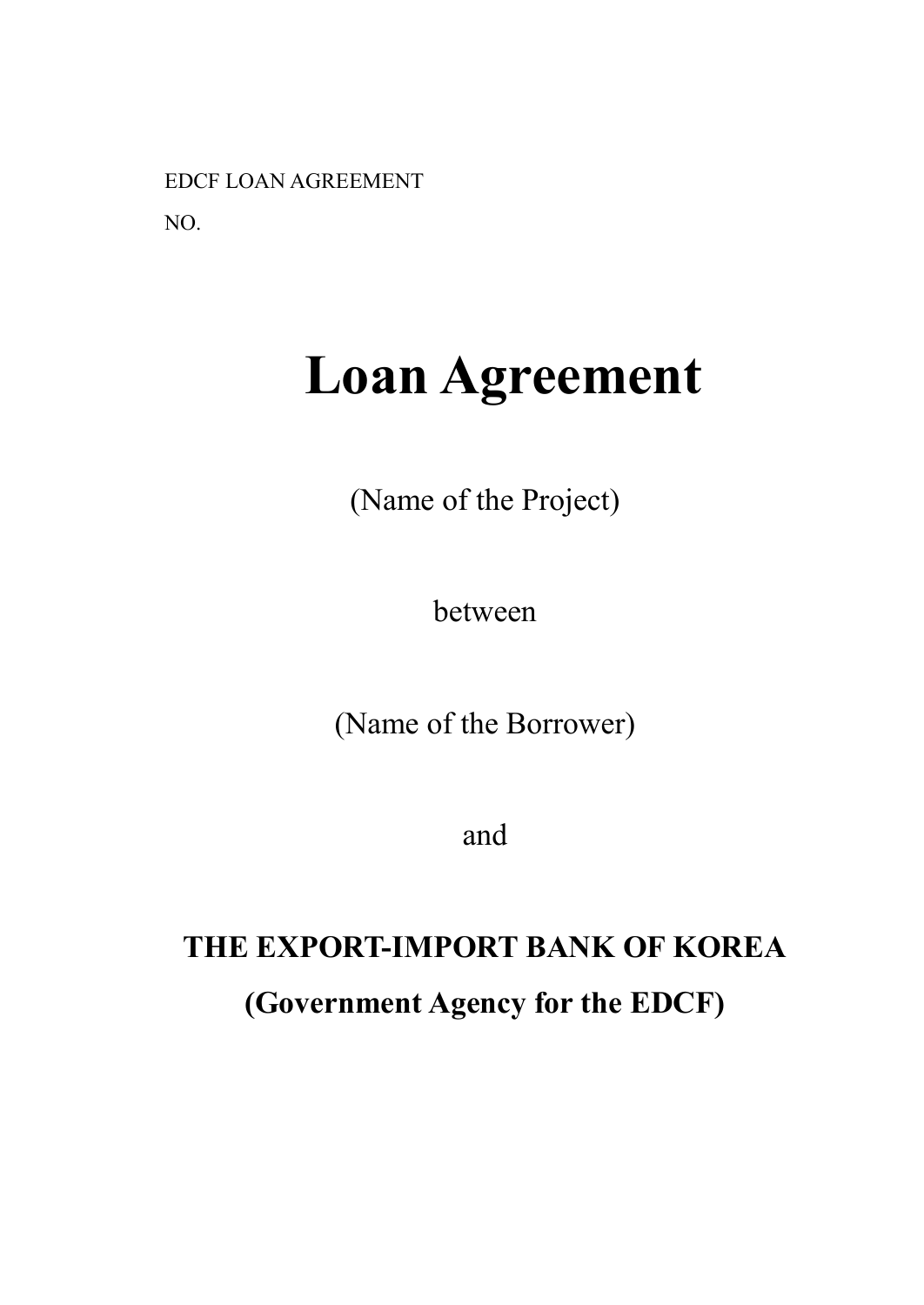| Article     | Page                                                                                                                                                                                                                                 |
|-------------|--------------------------------------------------------------------------------------------------------------------------------------------------------------------------------------------------------------------------------------|
| Article I   | Definitions <b>contract to the contract of the contract of the contract of the contract of the contract of the contract of the contract of the contract of the contract of the contract of the contract of the contract of the c</b> |
|             |                                                                                                                                                                                                                                      |
|             |                                                                                                                                                                                                                                      |
| Article II  | The Loan $\cdots$ $\cdots$ $\cdots$ $\cdots$ $\cdots$ $\cdots$ $\cdots$ $\cdots$ $\cdots$ $\cdots$ $\cdots$ $\cdots$ $\cdots$ $\cdots$ $\cdots$ $\cdots$ $\cdots$                                                                    |
|             |                                                                                                                                                                                                                                      |
|             |                                                                                                                                                                                                                                      |
| Article III |                                                                                                                                                                                                                                      |
|             |                                                                                                                                                                                                                                      |
|             |                                                                                                                                                                                                                                      |
|             |                                                                                                                                                                                                                                      |
|             | Section 3.04 Place of Payment manufacturers and all the Section 3.04 Place of Payment manufacturers and all the Section 4                                                                                                            |
|             |                                                                                                                                                                                                                                      |
|             | Article IV Procurement and Disbursement manufactured and S                                                                                                                                                                           |
|             |                                                                                                                                                                                                                                      |
|             |                                                                                                                                                                                                                                      |
|             |                                                                                                                                                                                                                                      |
|             |                                                                                                                                                                                                                                      |
|             | Section 5.01 Execution of the Project $\cdots$ $\cdots$ $\cdots$ $\cdots$ $\cdots$ $\cdots$ $\cdots$ $\cdots$ $\cdots$ $\cdots$ $\cdots$                                                                                             |
|             |                                                                                                                                                                                                                                      |
|             |                                                                                                                                                                                                                                      |
|             |                                                                                                                                                                                                                                      |
|             |                                                                                                                                                                                                                                      |
|             |                                                                                                                                                                                                                                      |
|             |                                                                                                                                                                                                                                      |
|             |                                                                                                                                                                                                                                      |
|             |                                                                                                                                                                                                                                      |
|             |                                                                                                                                                                                                                                      |
|             |                                                                                                                                                                                                                                      |
|             |                                                                                                                                                                                                                                      |
|             |                                                                                                                                                                                                                                      |
|             |                                                                                                                                                                                                                                      |

### **TABLE OF CONTENTS**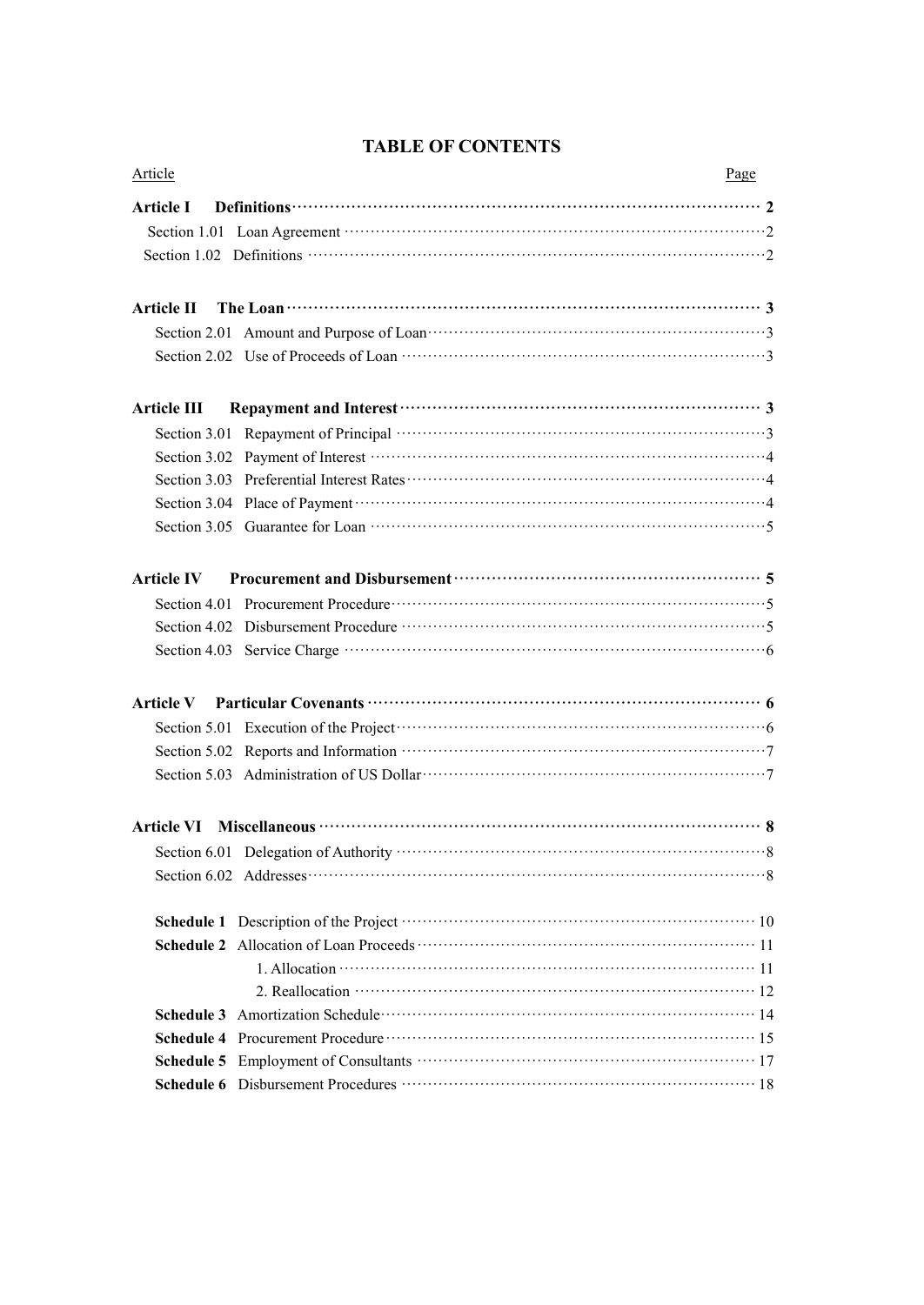### **LOAN AGREEMENT**

This Loan Agreement entered into this [●] day of [●] 20[●] between [●] (hereinafter called the "**Borrower**") and THE EXPORT-IMPORT BANK OF KOREA (hereinafter called the "**Bank**") which has been entrusted by THE GOVERNMENT OF THE REPUBLIC OF KOREA with the operation and management of the Economic Development Cooperation Fund (hereinafter called the "**EDCF**").

#### **WITNESSETH:**

**WHEREAS,** THE GOVERNMENT OF THE REPUBLIC OF KOREA and THE GOVERNMENT OF [●] (*name of the Borrower's country*) entered into the Agreement dated [●] concerning EDCF Loans to be extended to THE GOVERNMENT OF [●] (*name of the Borrower's country*) or its designated agency for the implementation of projects to be agreed upon between the two Governments;

**WHEREAS,** based upon the above Agreement, THE GOVERNMENT OF THE REPUBLIC OF KOREA and THE GOVERNMENT OF [●] (*name of the Borrower's country*) entered into the Arrangement dated [●] concerning the EDCF Loan to finance the implementation of [●] (*name of the Project*) described in the Description of the Project attached hereto as Schedule 1 (hereinafter called the "**Project**"); and

**WHEREAS,** in the light of the said Agreement and Arrangement, the Bank has agreed to extend a loan to the Borrower upon the terms and conditions set forth in this Loan Agreement;

**NOW, THEREFORE,** the Borrower and the Bank agree as follows: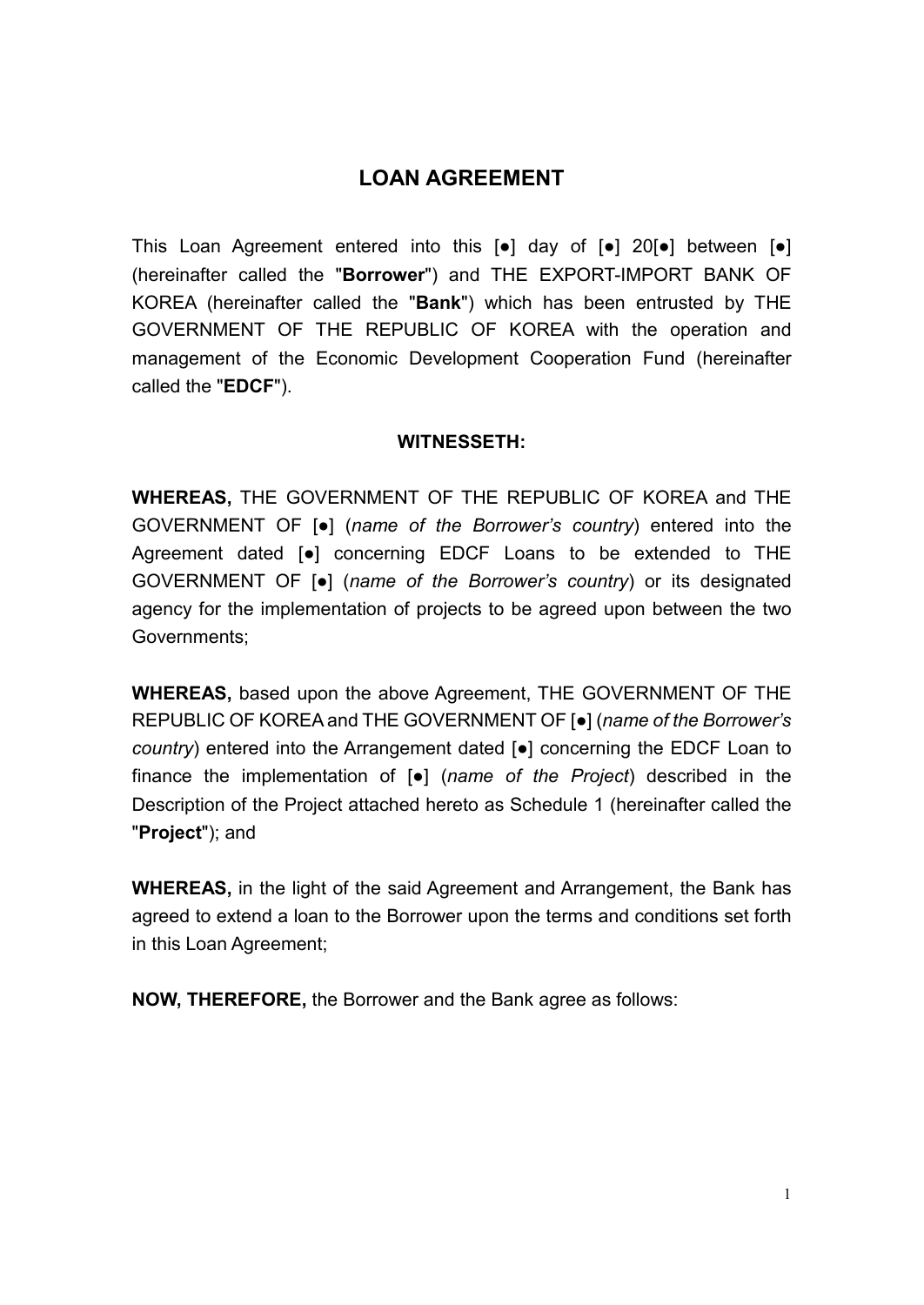### **ARTICI F I Definitions**

#### **Section 1.01. Loan Agreement**

The following documents shall constitute an integral part of this Loan Agreement:

- (i) General Terms and Conditions Applicable to EDCF Loan Agreements;
- (ii) Guidelines for Procurement under the EDCF Loan;
- (iii) Guidelines for Employment of Consultants under the EDCF Loan; and
- (iv) Disbursement Procedures under the EDCF Loan.

#### **Section 1.02. Definitions**

Unless the context otherwise requires, the several terms defined in the General Terms and Conditions Applicable to EDCF Loan Agreements (hereinafter called the "**General Terms and Conditions**") have the respective meanings therein set forth and the following additional terms have the following meanings:

"**Eligible Source Country(ies)**" means the Republic of Korea for foreign currency portion and [●] (*name of the Borrower's country*) for local currency portion, respectively.

"**Interest Payment Date**" means each of the dates of [●] 20 and [●] 20 of each year.

"**Loan**" means the loan facility to be made available in favor of the Borrower or the aggregate principal amount of the loan facility disbursed and from time to time outstanding, as the context may so require.

"**Project Completion Date**" means the earlier of (i) the date when the final disbursement under the Loan is made, and (ii) the date when the certification of completion, such as a final acceptance certificate (FAC) or a defect liability certificate, etc., is issued.

\* "**Project Executing Agency**" means [●] (*the name and address of the Project Executing Agency* ) which has been authorized to implement the Project.

"**Repayment Date**" means each of the [●] semi-annual consecutive dates of [●] 20 and [●] 20 from and including the date which shall be the 20th day of the month falling [●] months after the date of this Loan Agreement.

<sup>\*</sup> *Delete if not applicable.*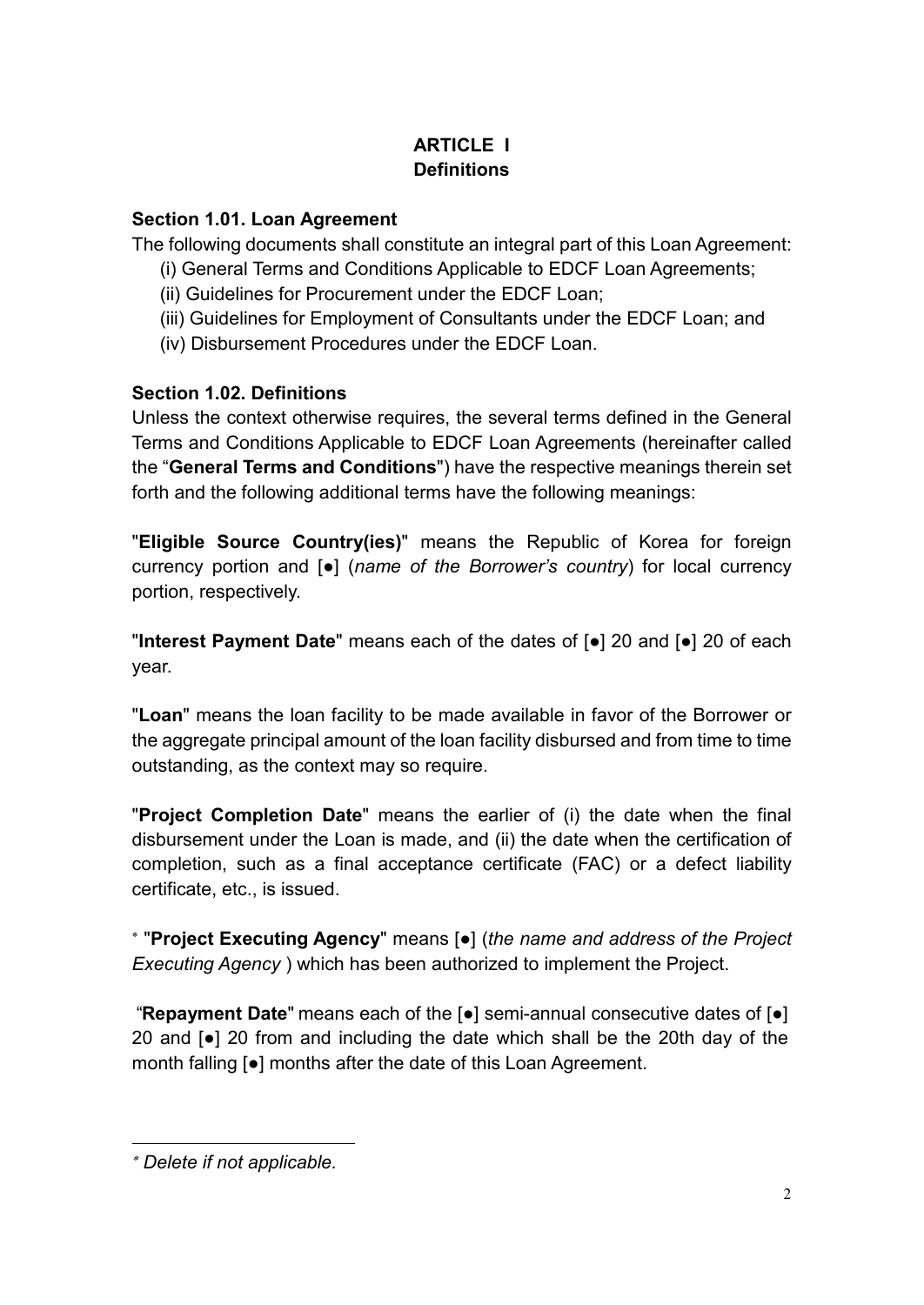"**Supplier(s)**" means the supplier(s), contractor(s) or consultant(s) from whom goods or services to be financed out of the proceeds of the Loan are procured.

#### **ARTICLE II The Loan**

#### **Section 2.01. Amount and Purpose of Loan**

(a) The Bank agrees to lend to the Borrower, on the terms and conditions set forth in this Loan Agreement, an amount in Korean Won not exceeding the equivalent of [●] US Dollars (US\$[●]), to finance the implementation of the Project.

(b) The amount of the Loan shall be denominated in Korean Won and shall be fixed by the Bank in accordance with Section 3.01 of the General Terms and Conditions. The Bank shall then notify the Borrower and the Guarantor (*if any*) of the amount of the Loan.

#### **Section 2.02. Use of Proceeds of Loan**

(a) The Borrower shall cause the proceeds of the Loan to be used for the purchase of goods and services required for the implementation of the Project from the Eligible Source Countries. The proceeds of the Loan shall be allocated in accordance with the Allocation of the Loan Proceeds attached hereto as Schedule 2.

(b) The final disbursement under this Loan Agreement shall be made within [●] months after the Effective Date of this Loan Agreement, and no further disbursement shall be made by the Bank thereafter unless otherwise agreed upon between the Bank and the Borrower.

#### **ARTICLE III Repayment and Interest**

#### **Section 3.01. Repayment of Principal**

(a) The Borrower shall repay the Bank the principal amount of the Loan disbursed in [●] ([●]) semi-annual installments in Korean Won on each of the Repayment Dates.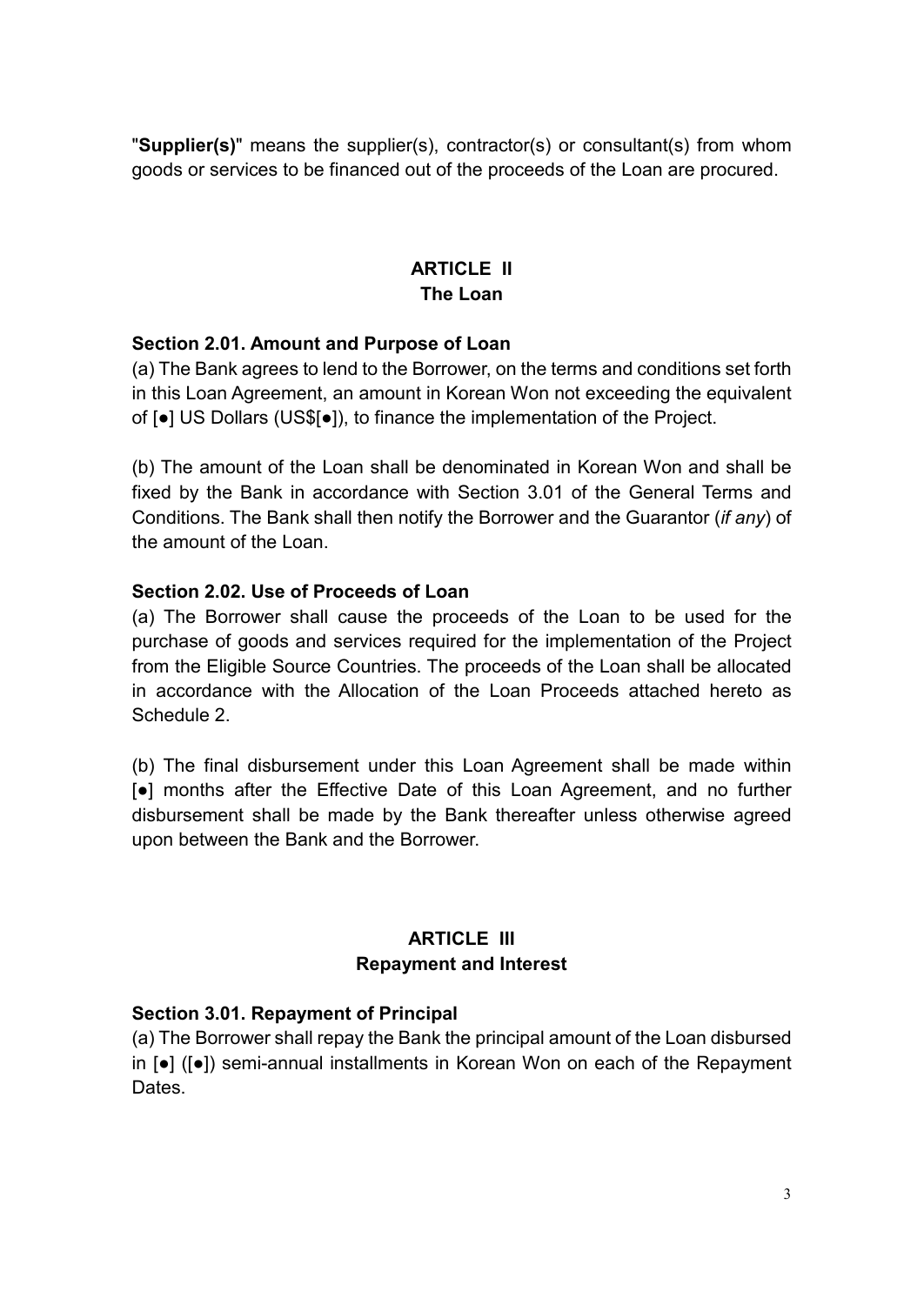(b) The Repayment Date and the Korean Won amount to be repaid on each of the Repayment Dates shall be specified in the Amortization Schedule in the form and substance of Schedule 3 attached hereto. The Amortization Schedule shall be made by the Bank when it fixes the amount of the Loan and the Bank shall notify the Borrower of the Amortization Schedule when it notifies the Borrower and the Guarantor (*if any*) of the amount of the Loan in accordance with paragraph (b) of Section 2.01 hereof.

**Section 3.02. Payment of Interest**<br>The Borrower shall pay the Bank interest on the principal amount of the Loan disbursed and outstanding at the rate of [●] percent ([●] %) per annum. Such interest shall be paid in arrears on each Interest Payment Date, provided that the first interest for any disbursement made within sixty (60) days prior to any Interest Payment Date may be paid on the next succeeding Interest Payment Date.

#### \***Section 3.03. Preferential Interest Rates**

\* (a) No interest shall accrue on the Loan covering the consulting services provided by the eligible consultant(s) mentioned in paragraph 3 of Schedule 5.

\* (b) When the Borrower makes a procurement contract with Korean Small and Medium Enterprises (SMEs) or Medium-Large Companies, preferential interest rates shall apply to the Loan covering civil works and procurement of equipment and facilities as follows:

(i) In case one or more Korean SMEs (including a consortium or joint venture (JV) by Korean SMEs) enter into the contract, zero percent (0%) interest rate shall apply.

(ii) In case one or more Korean Medium-Large Companies (including a consortium or joint venture (JV) by Korean Medium-Large Companies) enter into the contract, \*\* [fifty percent (50%) of the current interest rate shall apply].

(iii) In case the consortium or joint venture (JV) in which one or more Korean SMEs take at least thirty percent (30%) of the share enter into a contract,\*\* [fifty percent (50%) of the current interest rate shall apply].

#### **Section 3.04. Place of Payment**

<sup>\*</sup> *Delete if not applicable*

<sup>\*\*</sup> *Delete if not applicable. If the recipient country is a Least Developed Country classified by the UN, no interest shall accrue.*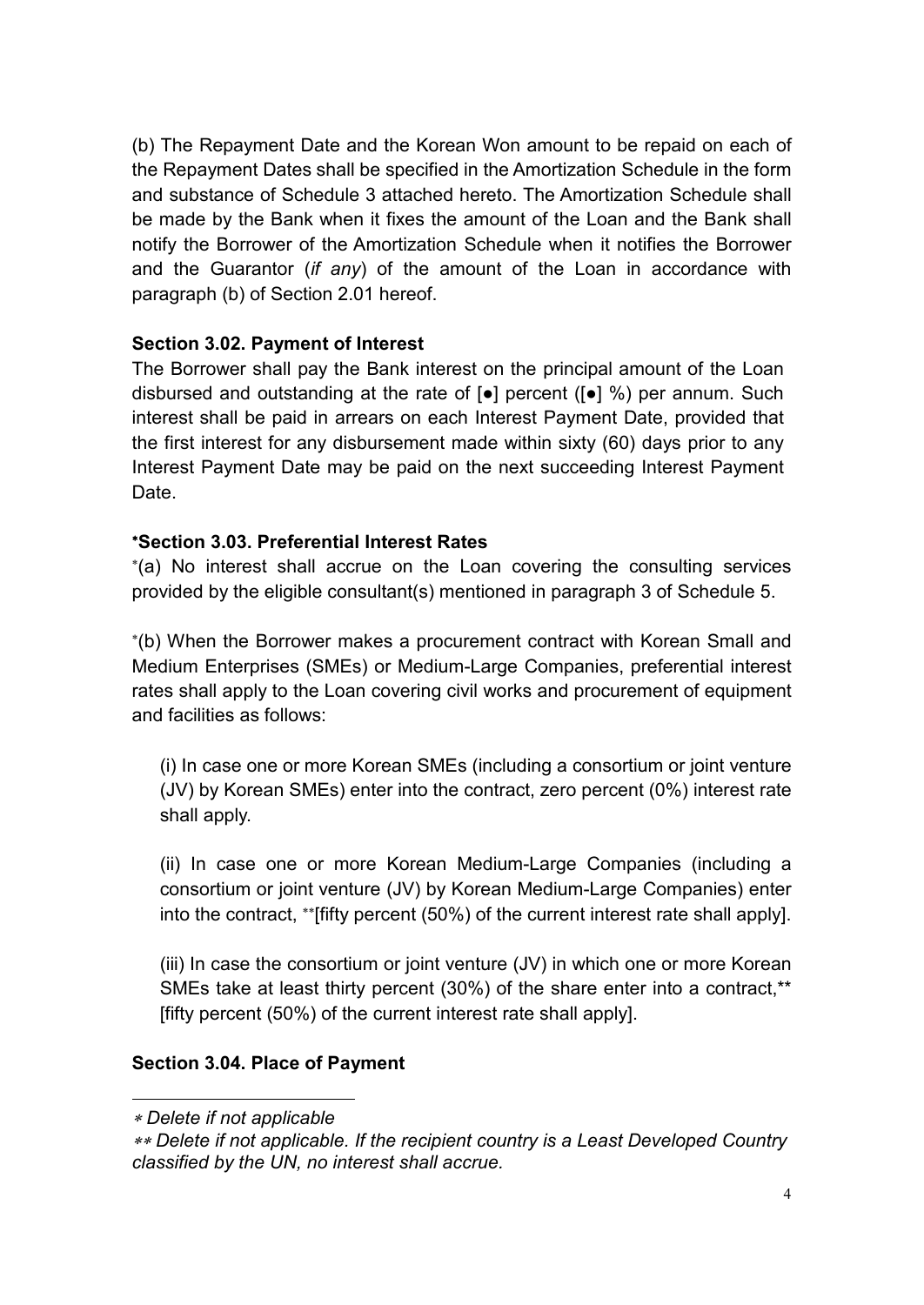All sums payable by the Borrower to the Bank under this Loan Agreement shall be paid to the account of the Bank (Account No. [●]) with (the *name and address of a bank in Seoul, Republic of Korea*) or to such other account as the Bank shall designate by written notice to the Borrower.

#### \***Section 3.05. Guarantee for Loan**

The Borrower shall deliver the Guarantee executed by [●] (hereinafter called the "Guarantor") to the Bank immediately after the conclusion of this Loan Agreement.

#### **ARTICLE IV Procurement and Disbursement**

#### **Section 4.01. Procurement Procedure**

(a) All goods and services to be financed out of the proceeds of the Loan shall be procured through the Suppliers in accordance with the provisions of the Procurement Procedure attached hereto as Schedule 4 \* [and the Employment of Consultants attached hereto as Schedule 5].

(b) All goods and services to be financed out of the proceeds of the Loan shall be procured from the Eligible Source Countries, provided that a part of goods and services may, with the prior consent of the Bank, be procured from the countries other than the Eligible Source Countries, as specified in Schedule 2.

**Section 4.02. Disbursement Procedure** (a) The Loan shall be disbursed in Korean Won by the Bank in accordance with the provisions of the Disbursement Procedure attached hereto as Schedule 6.

\* (b) Notwithstanding paragraph (a) above, a part of the Loan not exceeding [●] percent ([●] %) of the amount of the Loan may be disbursed in \*\*[[US Dollar, if the currency of payment under the relevant procurement contract for goods and services or the consultant employment contract is denominated in US Dollar], [Euro, if the currency of payment under the relevant procurement contract for goods and services or the consultant employment contract is denominated in Euro], [[●] if the currency of payment under the relevant procurement contract for goods and services or the consultant employment contract is denominated in  $\lceil \bullet \rceil$ ].

<sup>\*</sup> *Delete if not applicable*

<sup>\*\*</sup> *Select the appropriate one*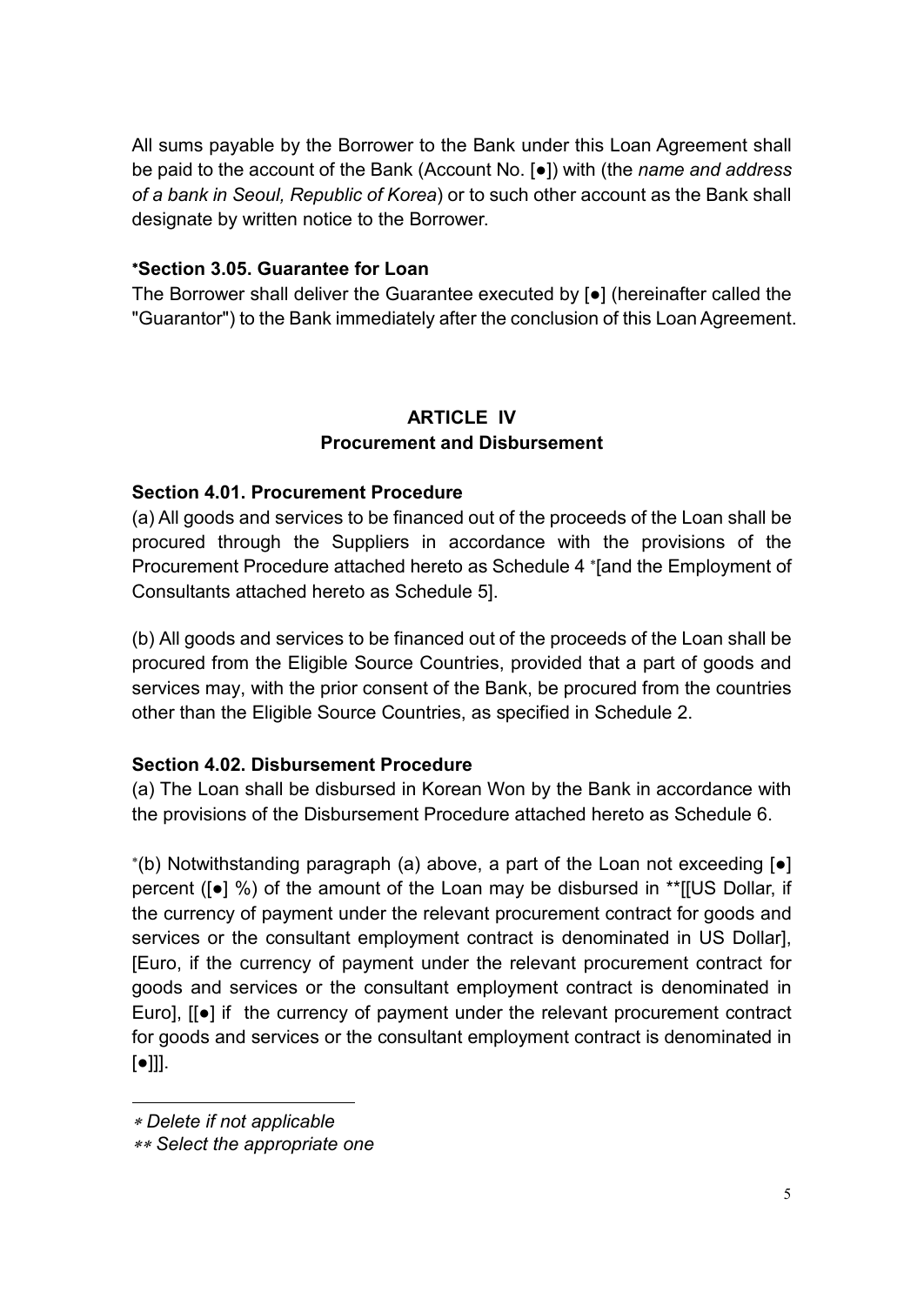\* (c) Where a part of the Loan is to be disbursed in \*\*[US Dollar, Euro, [●]] in accordance with the provision of paragraph (b) above, the Borrower shall determine the amount in \*\*[US Dollar, Euro, [●]] required for the payment of such procurement and shall request the Bank to purchase the amount. The Borrower's request shall specify the the amount in \*\*[US Dollar, Euro, [●]] to be purchased and it shall be included in the Borrower's application for the approval of the first procurement contract and consulting service contract (*if any*), respectively.

\* (d) The Loan disbursed in \*\*[US Dollar, Euro, [●]] in accordance with the provisions of paragraphs (b) and (c) above shall be converted into Korean Won amount pursuant to Section 3.01 of the General Terms and Conditions by using \*\*[the Purchasing Rate, the Agreed Exchange Rate] as defined in Section 2.01 of the General Terms and Conditions and such Korean Won amount shall be booked and recorded as the Loan outstanding.

**Section 4.03. Service Charge**<br>(a) The Borrower shall pay to the Bank the service charge in the amount equal to one-tenth of one percent (0.1%) of the amount of each disbursement \*\*[in case of the Direct Payment Procedure or the Reimbursement Procedure, and/or of the amount of the letter of commitment in case of the Commitment Procedure].

(b) An amount equal to such service charge shall be financed out of the proceeds of the Loan. The Bank shall pay such amount to itself as the service charge on the date of each disbursement \* [and/or of the issuance of the letter of commitment]. Such disbursement out of the Loan shall constitute a valid disbursement of the Loan under this Loan Agreement.

#### **ARTICLE V Particular Covenants**

**Section 5.01. Execution of the Project** (a) The Borrower shall implement, or cause the Project Executing Agency to

<sup>\*</sup> *Delete if not applicable*

<sup>\*\*</sup> *Select the appropriate one*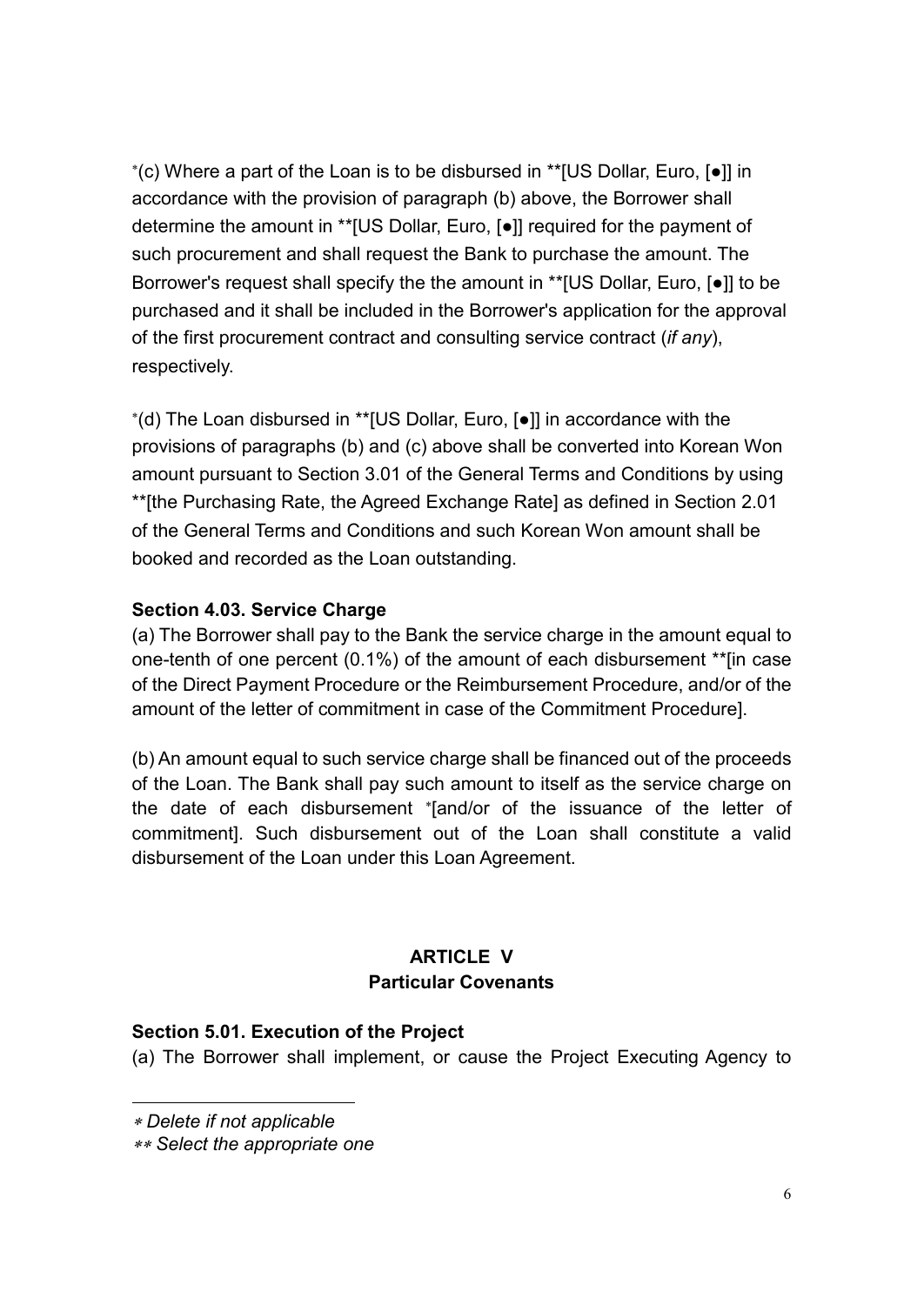implement, the Project with due diligence and efficiency.

(b) The Borrower shall employ, or cause the Project Executing Agency to employ, consultants for the implementation of the Project.

(c) Should the funds available from the proceeds of the Loan be insufficient for the implementation of the Project, the Borrower shall make arrangements promptly to provide such funds as shall be needed.

**Section 5.02. Reports and Information** (a) The Borrower shall furnish, or cause the Project Executing Agency to furnish, the Bank with progress reports for the Project on a quarterly basis (in  $[\bullet]$ ,  $[\bullet]$ ,  $[\bullet]$ ,  $[\bullet]$ , and  $[\bullet]$  of each year) from the execution of the first procurement contract to the Project Completion Date in such form and in such detail as the Bank may reasonably request.

(b) Within six (6) months after the Project Completion Date or such later date as shall be agreed upon between the Borrower and the Bank, the Borrower shall furnish, or cause the Project Executing Agency to furnish, the Bank with a project completion report in such form and in such detail as the Bank may reasonably request.

(c) Until all the obligations of the Borrower under this Loan Agreement are fully performed, the Borrower shall furnish the Bank with such other information as the Bank may reasonably request concerning the Project or the Loan.

#### \***Section 5.03. Administration of \*\*[US Dollar, Euro, [**●**]]**

(a) Unless the Bank shall otherwise agree, the Borrower shall not withdraw or cancel its request to purchase \*\*[US Dollars, Euros, [●]]. Where the Bank has purchased them the Borrower shall utilize the whole amount.

(b) The Borrower hereby recognizes and confirms that, all of the risks related to the fluctuation of the exchange rate of Korean Won against \*\*[US Dollar, Euro, [●]] shall be borne by itself when the Bank purchases \*\*[US Dollar, Euro, [●]] in accordance with the Borrower's request.

<sup>1</sup> \* *Delete if not applicable*

<sup>\*\*</sup> *Select the appropriate one*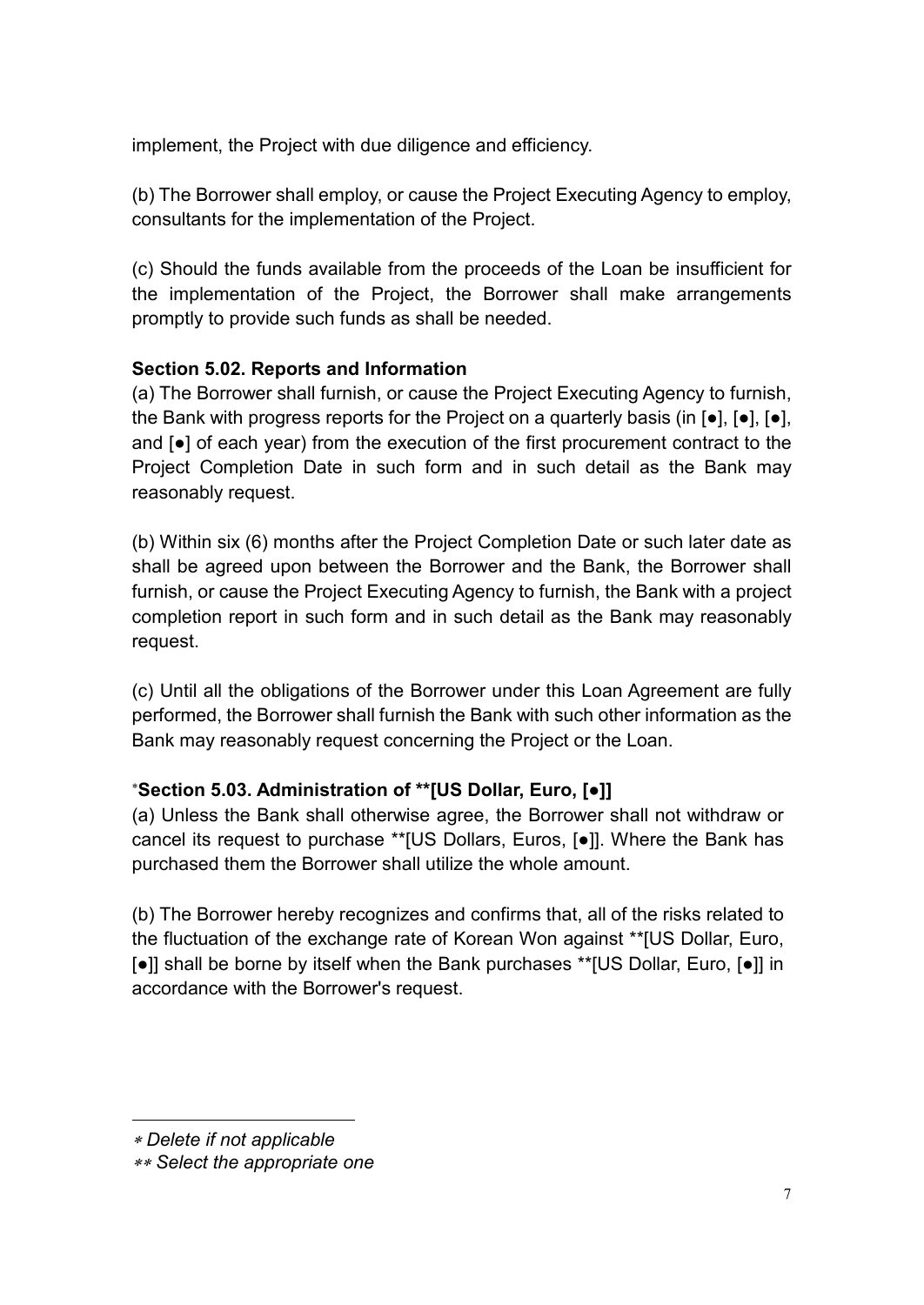#### **ARTICLE VI Miscellaneous**

#### \***Section 6.01. Delegation of Authority**

(a) The Borrower hereby designates the Project Executing Agency as its agent for the purposes of taking any action or entering into any agreement required or permitted under Sections 4.01, 4.02 and 5.02 of this Loan Agreement.

(b) Any action taken or any agreement entered into by the Project Executing Agency pursuant to the authority conferred under paragraph (a) of this Section shall be fully binding on the Borrower and shall have the same force and effect as if taken by the Borrower.

#### **Section 6.02. Addresses**

The following addresses are specified for the purposes of Section 12.05 of the General Terms and Conditions:

For the Bank

Postal address: THE EXPORT-IMPORT BANK OF KOREA

38 Eunhaeng-ro, Yeongdeungpo-gu,

Seoul 07242, Republic of Korea

Attention: Director of [●] Team, EDCF [●] Department

Telephone No.: (82-2) 3779-[●]

Fax No.: (82-2) 3779-[●]

Telex No.: K26595 EXIMBK

SWIFT BIC: EXIKKRSEXXX

For the Borrower

Postal Address:

Attention: Telephone No.: Fax No.: Telex No.:

\* *Delete if not applicable*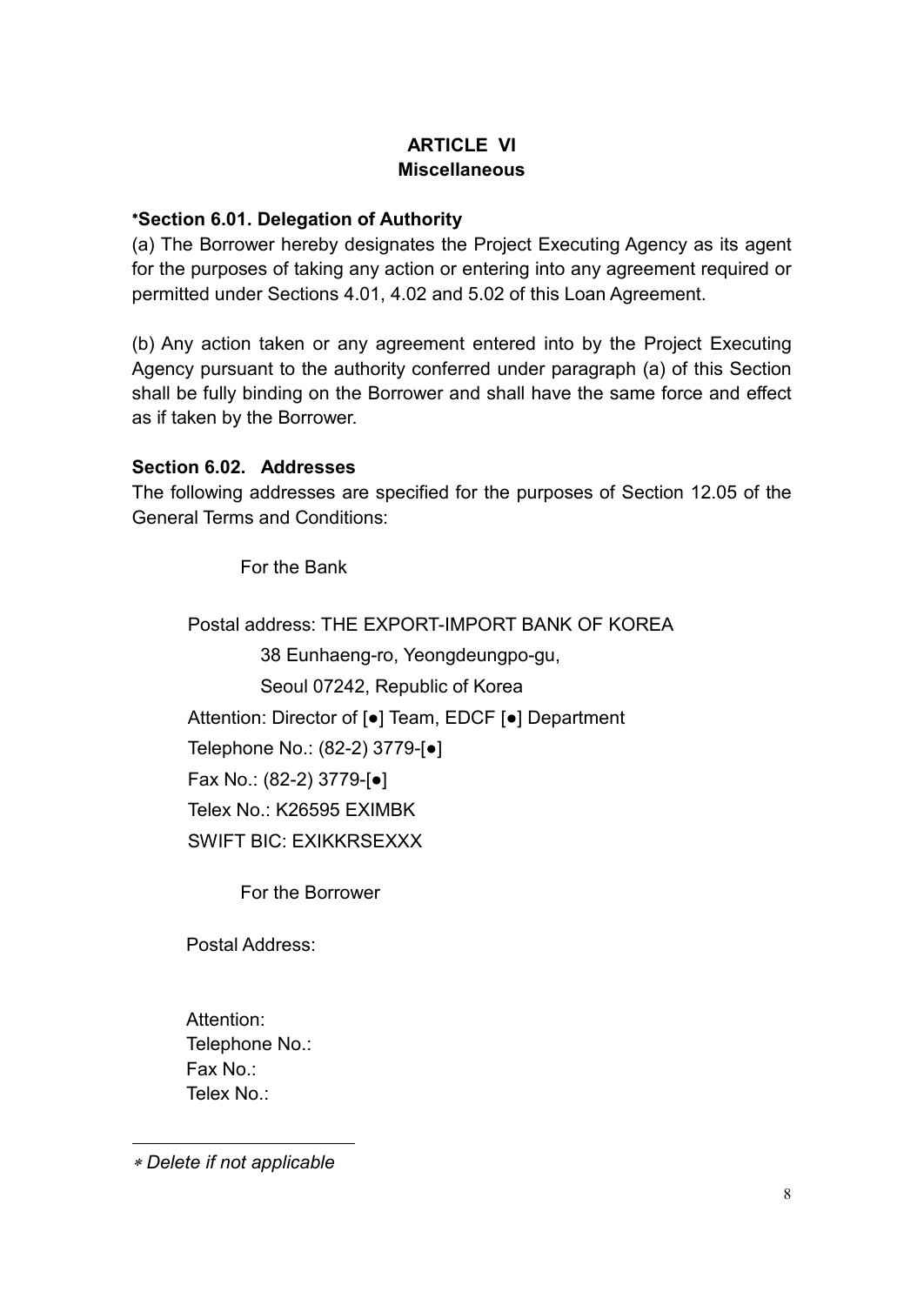**IN WITNESS WHEREOF,** the parties hereto, acting through their duly authorized representatives, have caused this Loan Agreement to be signed in their respective names, as of the day and year first above written.

 **The Export-Import Bank** *(The Borrower)* **of Korea**

 By By Name: Name: Title: Title: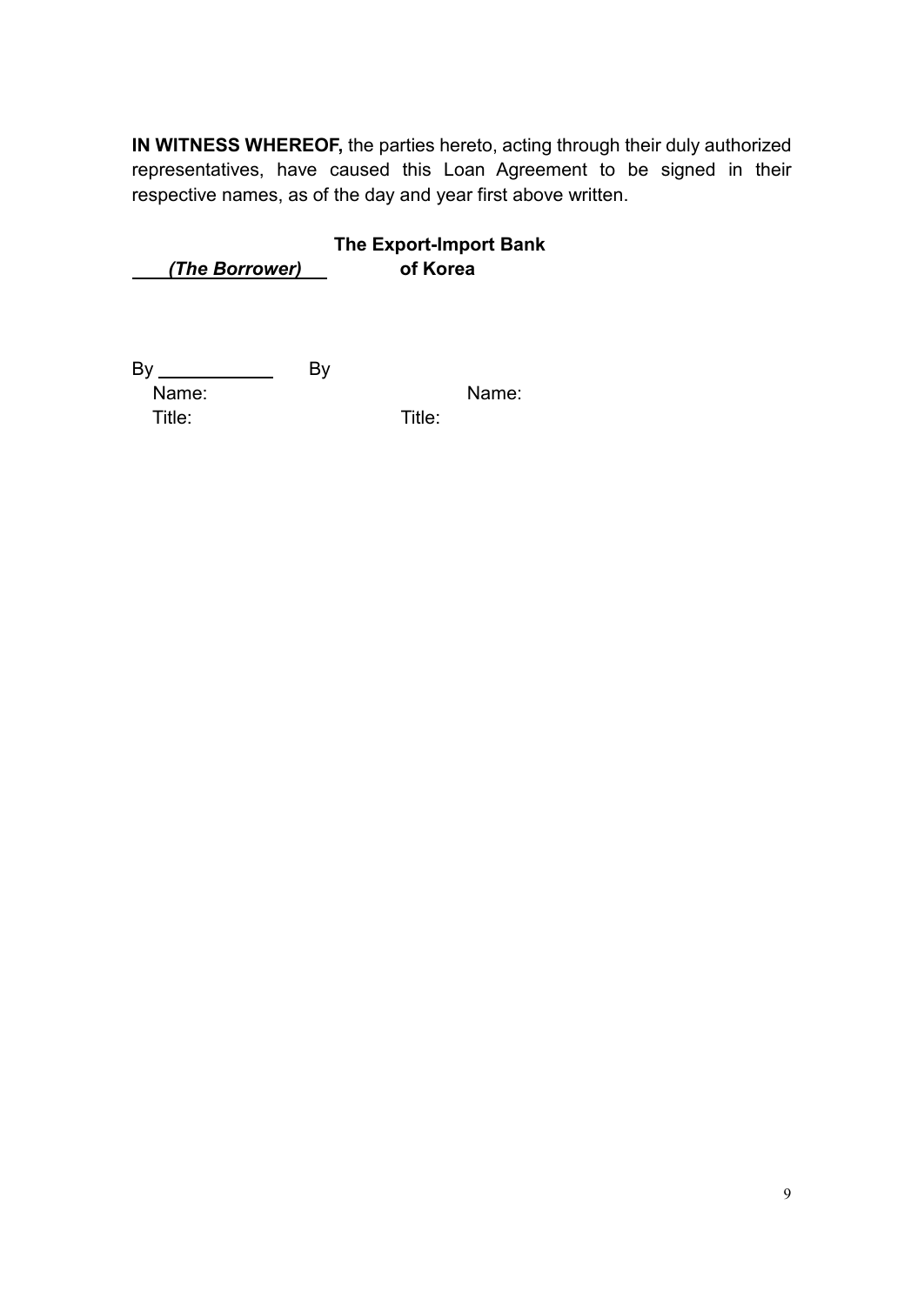#### **Description of the Project**

#### **1. Outline of the Project**

- (a) Objectives:
- (b) Location:
- (c) Project Executing Agency:

#### **2. Scope of the Project**

- (a) Civil works:
- (b) Procurement of equipment and facilities:
- (c) Consulting services:

#### **3. Estimated annual fund requirements of the Project**

(in Thousands of US Dollars)

|       | <b>EDCF</b> |          | Government of [ $\bullet$ ] |          |
|-------|-------------|----------|-----------------------------|----------|
| Year  | Foreign     | Local    | Foreign                     | Local    |
|       | currency    | currency | currency                    | currency |
| .     |             |          |                             |          |
| .     |             |          |                             |          |
| .     |             |          |                             |          |
| Total |             |          |                             |          |

\* The actual disbursement amount may be different from the amounts set out in this provisional schedule.

**4.** The Project is expected to be completed by [●].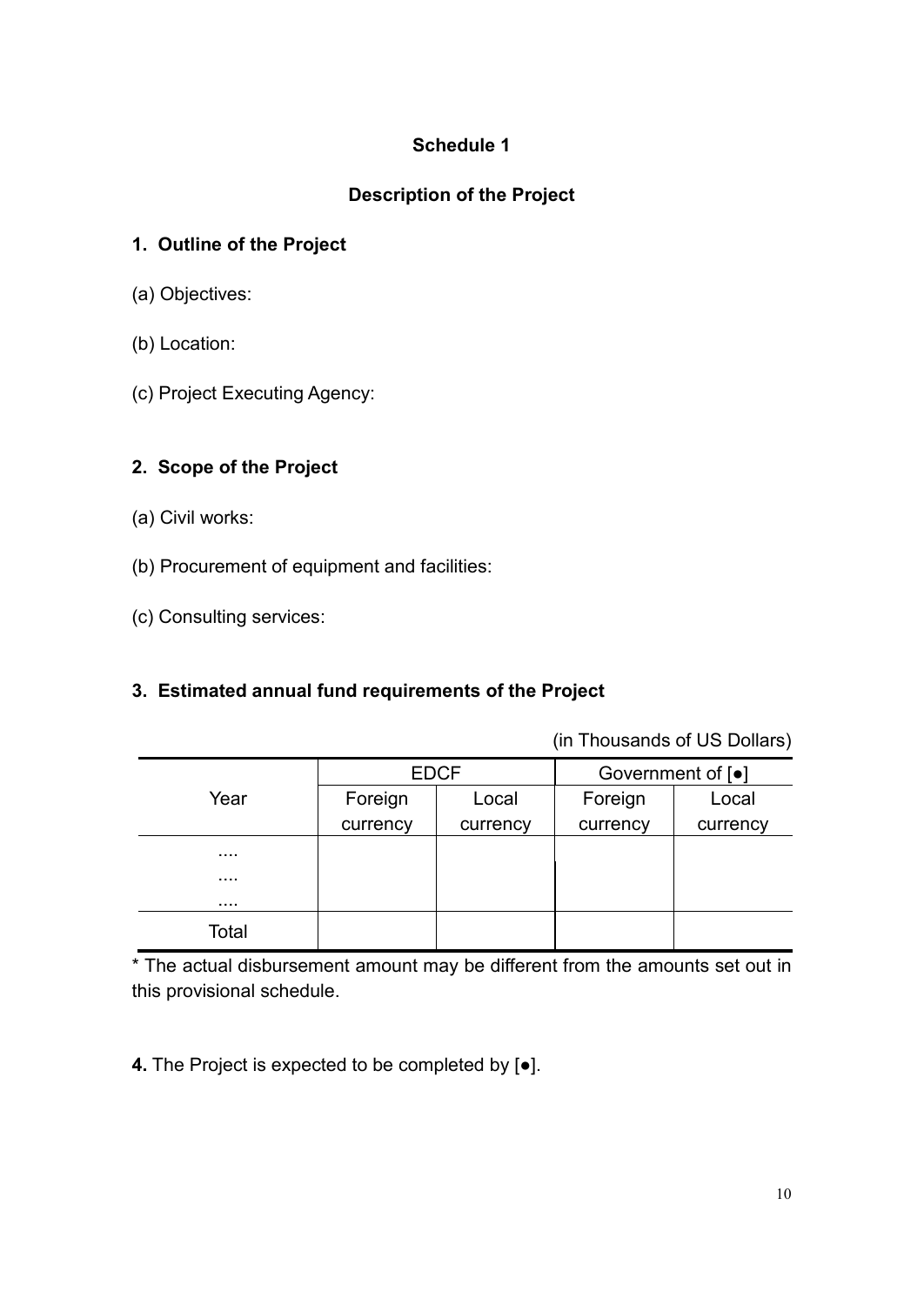#### **Allocation of Loan Proceeds**

#### **1. Allocation**

(a) The table below sets forth the categories of goods, services and other items to be financed out of the proceeds of the Loan and the allocation of Loan amounts to each category:

(in Thousands of US Dollars)

| Category                                                                   | Loan Proceeds |
|----------------------------------------------------------------------------|---------------|
| (A) Base Cost<br><b>Goods &amp; Services</b><br><b>Consulting Services</b> |               |
| (B) Service Charge                                                         |               |
| (C) Contingencies                                                          |               |
| Total                                                                      |               |

※ Note : Items not eligible for financing are as shown below:

- (1) General administration expense
- (2) Taxes and duties
- (3) Purchase of land and other real property
- (4) Compensation
- (5) Other indirect items

(b) The goods and services to be procured from the Republic of Korea of Consulting Services shall be [●] percent ([●]%) or more of the total cost of Consulting Services.

(c) The goods and services to be procured from the Republic of Korea of Goods & Services shall be [●] percent ([●]%) or more of the total cost of Goods & **Services** 

(d) Notwithstanding the foregoing, the minimum portion of Korean contents of Consulting Services and Goods & Services may be allowed to further decrease up to twenty percent (20%) of the original minimum percentages stipulated in 1.(b)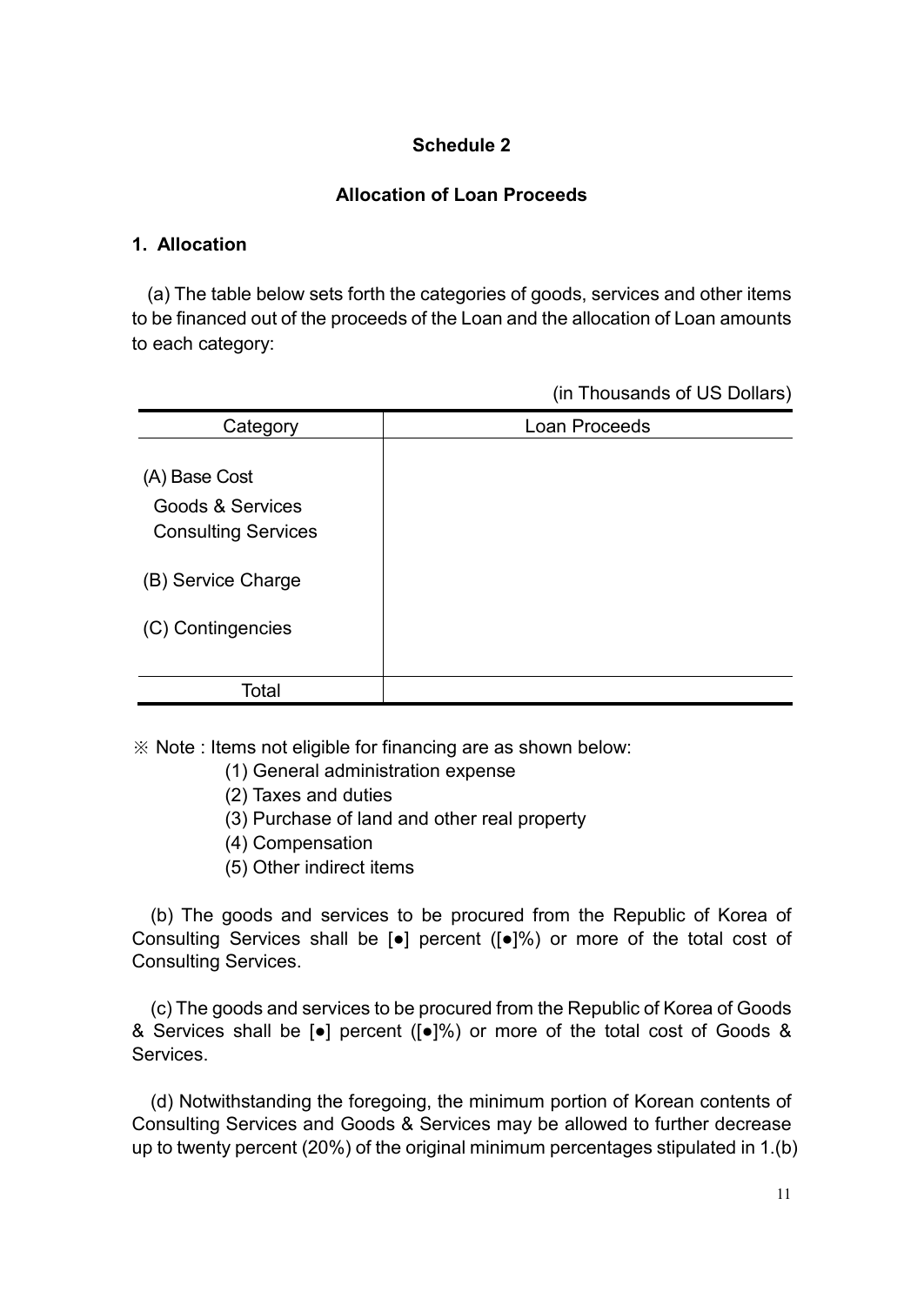and 1.(c) with the approval of the Bank at the request of the Project Executing Agency. The Project Executing Agency shall provide related documents validating the necessity for the decrease on the basis of the contracts for Consultant Employment and/or Procurement.

\* (e) Any goods and services to be procured from countries other than the Eligible Source Countries with the prior consent of the Bank to be financed out of the loan proceeds of the Consulting Services, shall be up to [●] percent ([●]%) of the total cost of Consulting Services.

\* (f) Any goods and services to be procured from countries other than the Eligible Source Countries with the prior consent of the Bank to be financed out of the loan proceeds of the Goods & Services, shall be up to [●] percent ([●]%) of the total cost of Goods & Services.

(g) The Project Executing Agency shall exercise its obligations to ensure that the procurements of Consulting Services and Goods & Services comply with the percentage requirements stipulated above in 1.(b), 1.(c), 1.(e) and 1.(f), and shall submit the related documents to the Bank certifying it has performed its obligations to check whether the percentage requirements have been fulfilled.

#### **2. Reallocation**

(a) If the loan proceeds of items included in any of the categories shall decrease, the amounts then allocated to and no longer required for such Category, will be reallocated by the Bank to Category (C).

(b) If the loan proceeds of items included in Category (A) shall increase, the amounts equal to the portion, if any, of such increase to be financed out of the Loan amount will be reallocated by the Bank, at the request of the Borrower, from Category (C) to Category (A).

(c) If any amounts are needed to be reallocated from Category (C) to Category (A) at the time of executing the initial contracts for Consultant Employment and/or Procurement, the total contract value including such reallocated amounts shall factor in the minimum percentage requirements for Korean contents in 1.(b) and 1.(c). Notwithstanding the foregoing, the minimum portion of Korean contents may be allowed to further decrease up to twenty percent (20%) of the original minimum percentages in accordance with 1.(d)

<sup>\*</sup> *Delete if not applicable*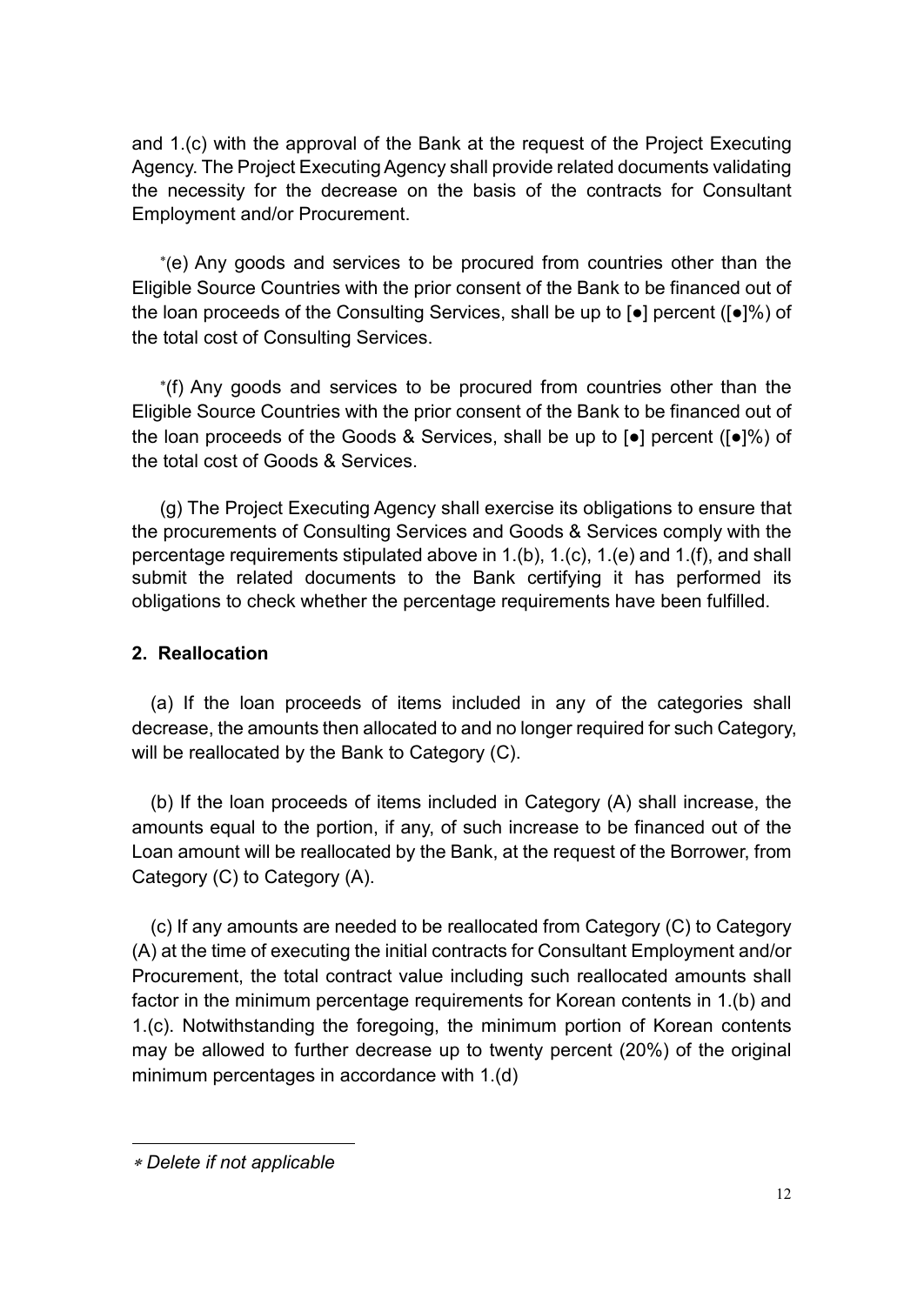(d) If any amounts are needed to be reallocated from Category (C) to Category (A) upon any amendment made to the initial contracts for Consultant Employment and/or Procurement, such reallocated amounts shall not be bound by the minimum percentage requirements for Korean contents in 1.(b) and 1.(c).

(e) Notwithstanding the foregoing, if any amount reallocated (the "Relevant Reallocation Amount") (i) under a contract for Consultant Employment exceeds twenty percent (20%) of the amount of such contract (after factoring in all reallocated amounts other than the Relevant Reallocation Amount, if any), the minimum percentage requirements for Korean contents in 1.(b) shall apply to such contract (after factoring in all reallocated amounts, including the Relevant Reallocation Amount) or (ii) under a contract for Goods and Services exceeds twenty percent (20%) of the amount of such contract (after factoring in all reallocated amounts other than the Relevant Reallocation Amount, if any), the minimum percentage requirements for Korean contents in 1.(c) shall apply to such contract (after factoring in all reallocated amounts, including the Relevant Reallocation Amount).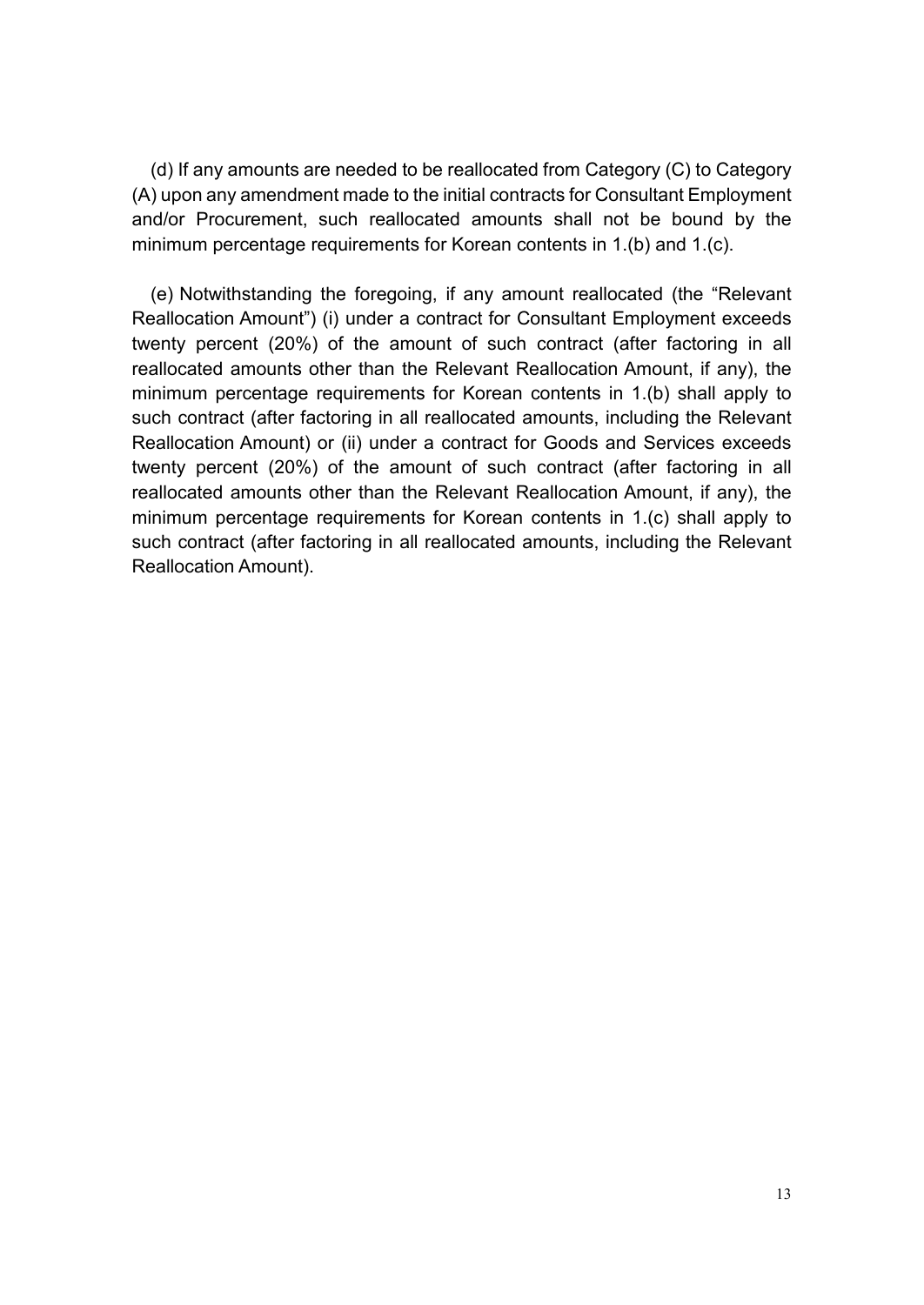#### **Amortization Schedule**

**Due Date Amount** 

(in Korean Won)

 $\mathbb X$  Note : Each installment will be filled in when the amount of the Loan is fixed in accordance with Section 3.01 of the General Terms and Conditions, and will be finalized after the final disbursement in accordance with paragraph (b) of Section 3.02 and 7.05 of the General Terms and Conditions.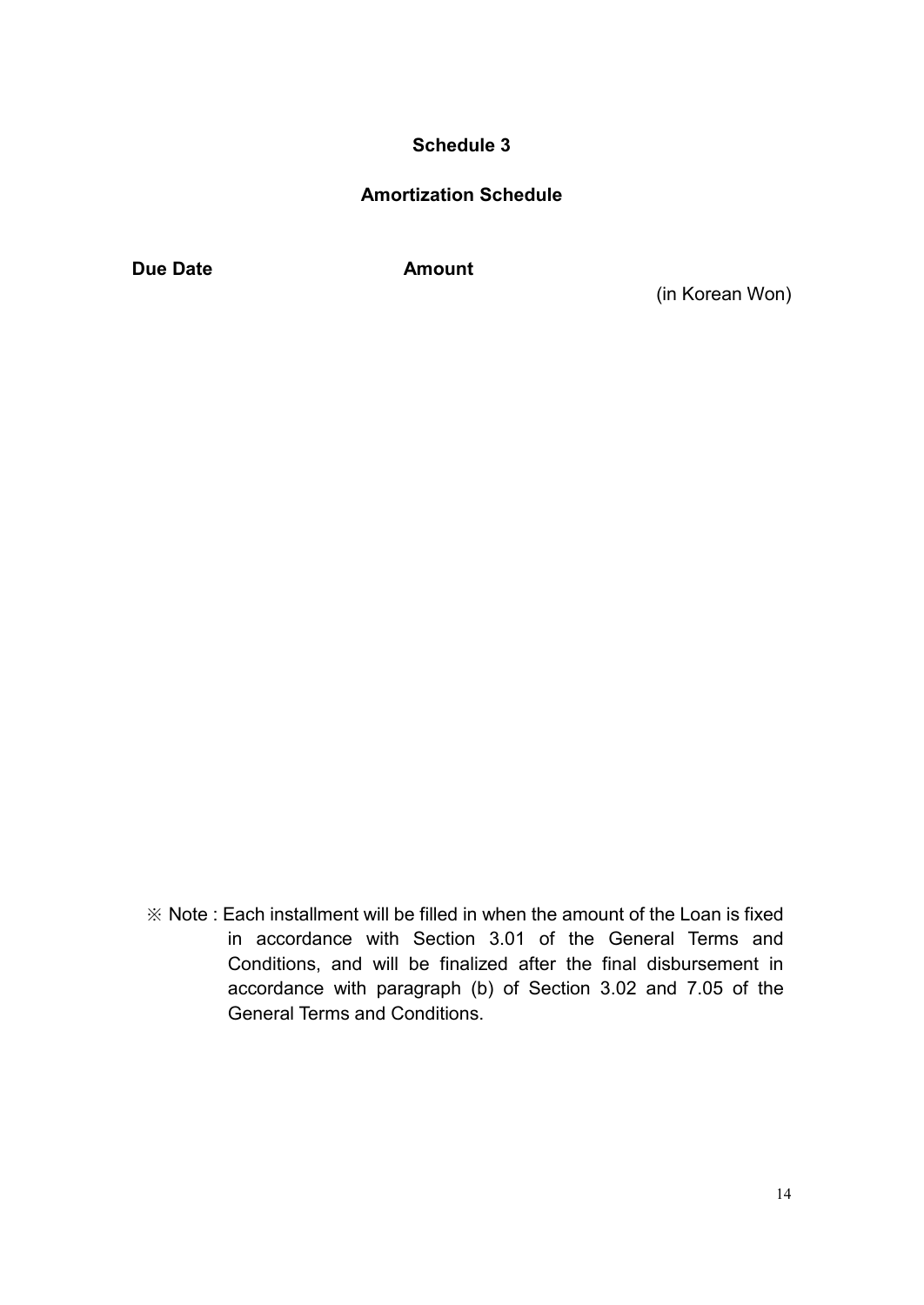#### **Procurement Procedure**

**1.** Except as the Bank may otherwise agree, the procedures referred to in the following paragraphs of this Schedule shall apply to the procurement of goods and services to be financed out of the proceeds of the Loan. The term "services" in this Schedule does not include consulting services.

**2.** Procurement of goods and services shall be subject to the provisions of the Bank's "Guidelines for Procurement under the EDCF Loan" (hereinafter called the "**Procurement Guidelines**"), as amended from time to time, which have been furnished to the Borrower.

**3.** The Supplier(s) shall be nationals of the Republic of Korea or juridical person incorporated and registered therein.

\***4.** The Borrower shall carry out Prequalification for the Project in order to ensure that the invitation to bid is sent to those who have adequate capabilities and resources.

\***5.** The Borrower shall procure goods and services to be financed out of the proceeds of the Loan specified in Schedule 2 above through \*\* [Competitive Bidding, Limited Competitive Bidding, Shopping or Direct Contracting].

\***6.** Procurement method shall be subject to the Bank's prior review.

\***7.** The Borrower shall adopt a method of bidding \*\* [two-stage bidding, two envelope system] for the implementation of the above bidding.

\***8.** For contracts to be awarded on the basis of \*\*[Competitive Bidding or Limited Competitive Bidding], procurement actions shall be subject to review of the Bank in accordance with the procedures set forth in Annex 1 of the Procurement **Guidelines** 

 \***9.** For contracts executed through \*\*[Shopping or Direct Contracting], one certified copy of the contract shall be submitted to the Bank for its review, together with such other information as the Bank may reasonably request.

<sup>\*</sup> *Delete if not applicable.*

<sup>\*\*</sup> *Select the appropriate one.*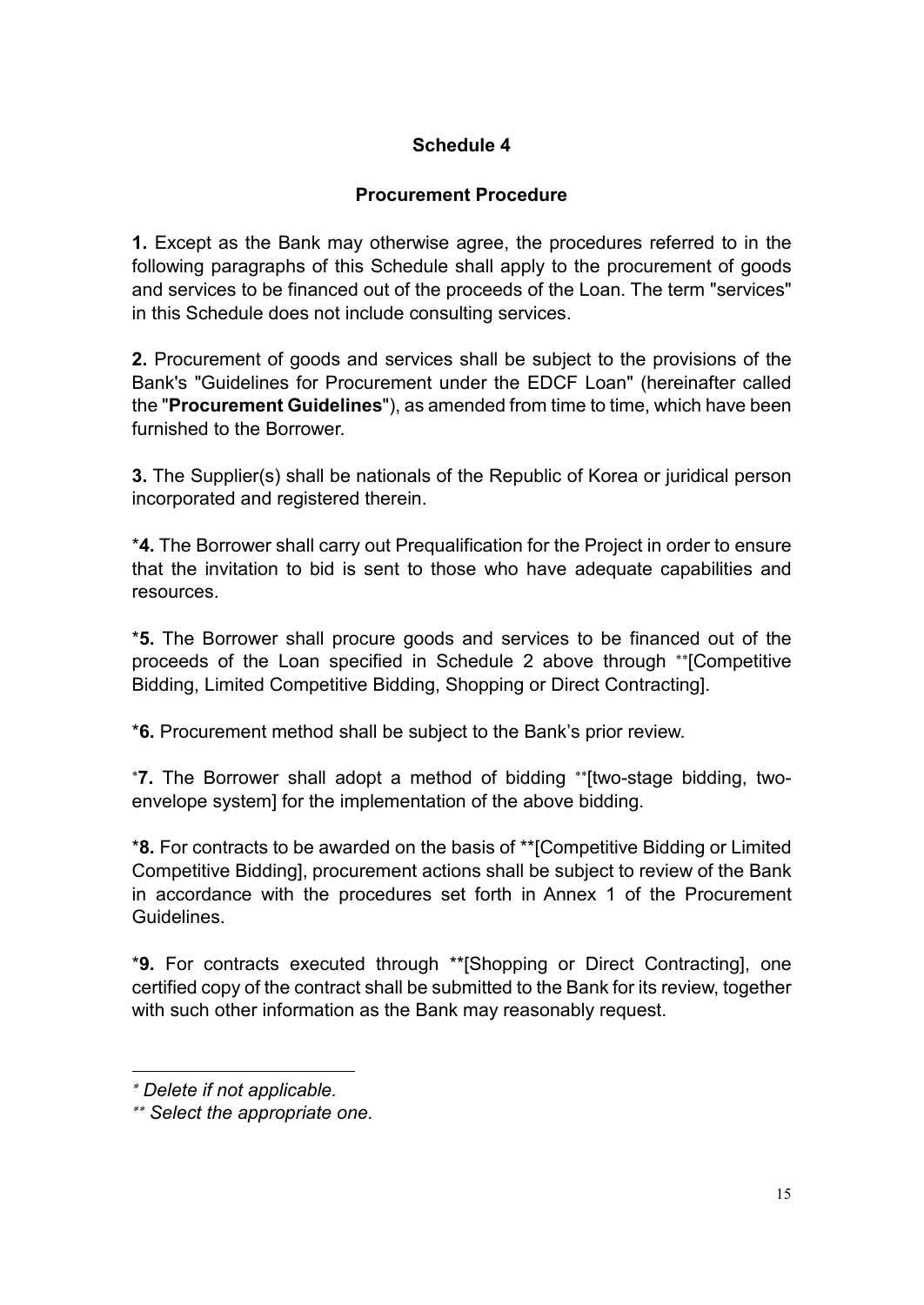\***10.** All taxes, duties, and levies \*\* [including but not limited to import duties and Value-Added Tax] imposed on goods and services in [●] (*the name of the Borrower's country*) provided by the Suppliers \*\*[subcontractors and local suppliers] under the Loan Agreement for the implementation of the Project shall either be exempted or borne by the Borrower.

<sup>-</sup>\* *Delete if not applicable.*

*<sup>\*\*</sup> Delete if not applicable*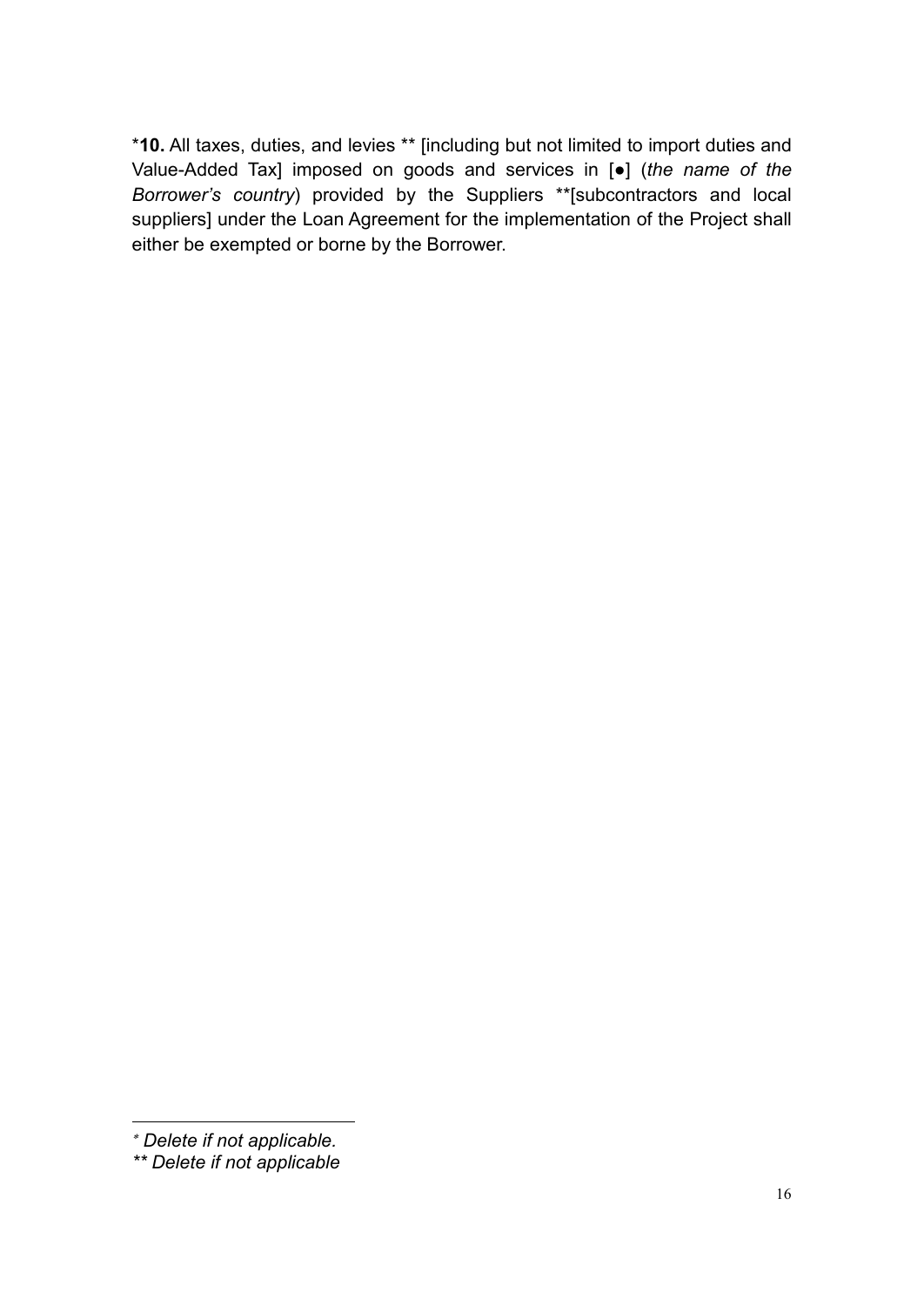### **Employment of Consultants**

**1.** The services of consultants shall be utilized in the carrying out of the Project, particularly with regard to \*\* [the detailed design, project management and construction supervision].

**2.** The selection and employment of the consultants shall be subject to the provisions of this Schedule and the Bank's "Guidelines for the Employment of Consultants under the EDCF Loan"(hereinafter called the "**Consultant Guidelines**"), as amended from time to time, which have been furnished to the Borrower.

**3.** The Consultant(s) shall be nationals of the Republic of Korea or juridical person incorporated and registered therein.

**4.** The Borrower shall employ the Consultant through \*\*[the Bank's general selection procedures, Two-Envelope System or Special Selection Procedure] specified in the Consultant Guidelines.

**5.** The terms of reference, evaluation of proposals, and execution of contract shall be subject to review of the Bank in accordance with the procedures set forth in Annex 1 of the Consultant Guidelines.

**6.** The method of selection procedure shall be submitted to the Bank for its review.

**7.** All taxes, duties, and levies imposed on consulting services in [●](*the name of the Borrower's country*) provided by the Consultants for the implementation of the Project shall be either exempted or borne by the Borrower.

<sup>\*\*</sup> *Select the appropriate one.*